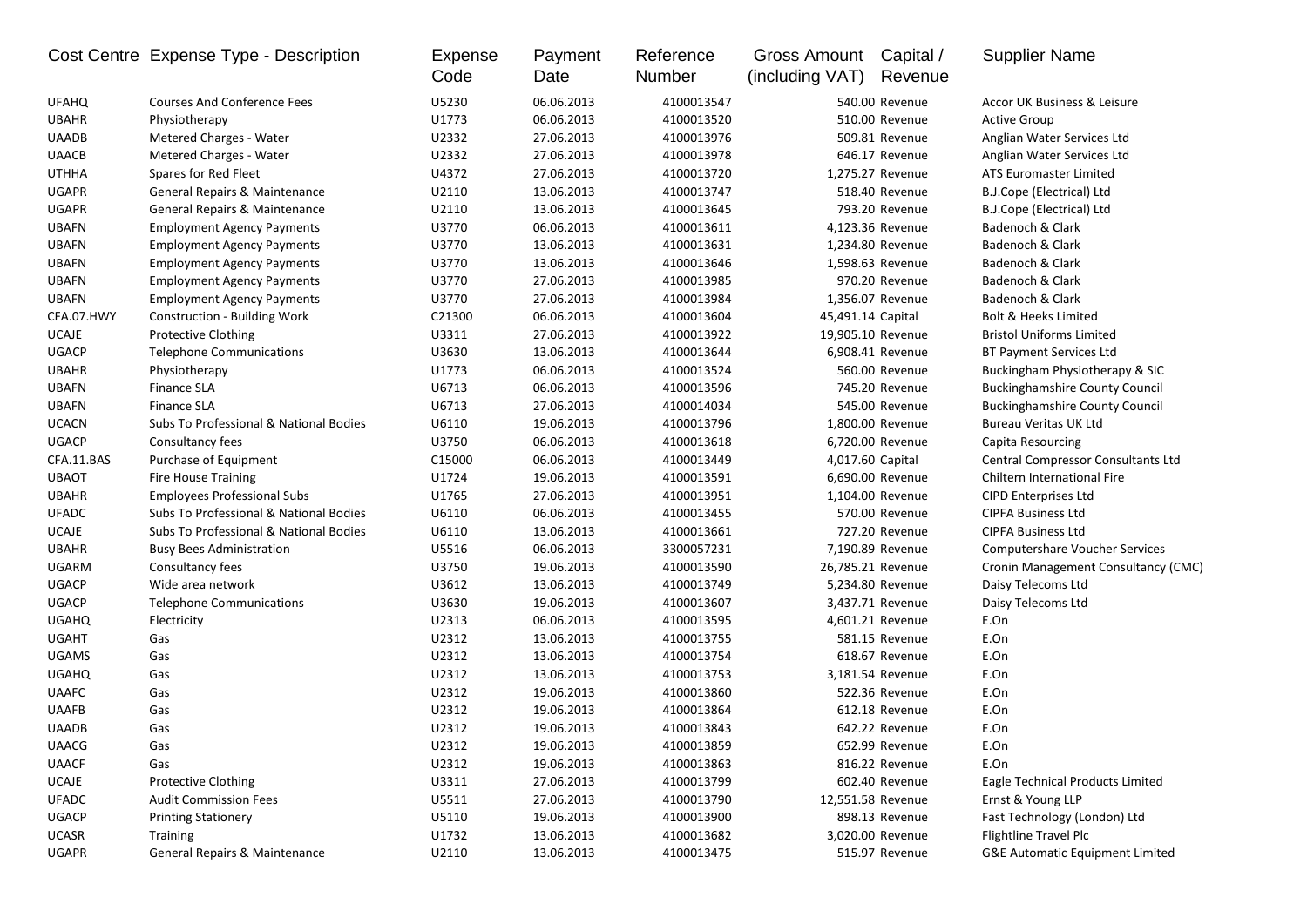|              | Cost Centre Expense Type - Description    | Expense<br>Code | Payment<br>Date | Reference<br><b>Number</b> | Gross Amount Capital /<br>(including VAT) | Revenue           | <b>Supplier Name</b>                  |
|--------------|-------------------------------------------|-----------------|-----------------|----------------------------|-------------------------------------------|-------------------|---------------------------------------|
| <b>UTHHA</b> | Spares for Red Fleet                      | U4372           | 27.06.2013      | 4100013716                 |                                           | 1,035.45 Revenue  | Godiva Ltd                            |
| <b>UTHHA</b> | Spares for Red Fleet                      | U4372           | 13.06.2013      | 4100013717                 |                                           | 2,520.00 Revenue  | H L Smith Transmissions Ltd           |
| <b>UAACB</b> | <b>Planned Preventative Maintenance</b>   | U2151           | 13.06.2013      | 4100013538                 |                                           | 2,115.00 Revenue  | <b>H2O Environmental Services Ltd</b> |
| <b>UCAJE</b> | <b>Breathing Apparatus</b>                | U3124           | 19.06.2013      | 4100013762                 |                                           | 501.12 Revenue    | Henleys Medical Supplies Ltd          |
| <b>UBAHR</b> | Consultancy fees                          | U3750           | 06.06.2013      | 4100013533                 |                                           | 7,200.00 Revenue  | House Warburton Business Services     |
| <b>UGATR</b> | Rents, wayleaves & Hire of Premises       | U2510           | 27.06.2013      | 4100013798                 |                                           | 580.80 Revenue    | HTS Management Holdings Ltd           |
| <b>UAACB</b> | Uniforms                                  | U3310           | 06.06.2013      | 4100013594                 |                                           | 5,087.80 Revenue  | <b>Hunter Apparel Solutions Ltd</b>   |
| <b>UCAWH</b> | Computer Software                         | U3810           | 13.06.2013      | 4100013528                 |                                           | 3,720.00 Revenue  | Infoterra Ltd                         |
| <b>UGAPR</b> | <b>Planned Preventative Maintenance</b>   | U2151           | 27.06.2013      | 4100013651                 |                                           | 504.00 Revenue    | <b>Instant Doors</b>                  |
| <b>UGAHQ</b> | <b>Planned Preventative Maintenance</b>   | U2151           | 27.06.2013      | 4100013652                 |                                           | 618.00 Revenue    | <b>Instant Doors</b>                  |
| <b>UGACP</b> | <b>Printing Stationery</b>                | U5110           | 27.06.2013      | 4100013739                 |                                           | 1,055.81 Revenue  | Konica Minolta                        |
| <b>UGACP</b> | <b>Printing Stationery</b>                | U5110           | 27.06.2013      | 4100014033                 |                                           | 1,975.93 Revenue  | Konica Minolta                        |
| <b>UGACP</b> | <b>Printing Stationery</b>                | U5110           | 27.06.2013      | 4100014021                 |                                           | 5,791.39 Revenue  | Konica Minolta                        |
| <b>UGAIT</b> | <b>Telephone Communications</b>           | U3630           | 06.06.2013      | 4100013523                 |                                           | 2,340.00 Revenue  | Koris Ltd                             |
| <b>UBAFN</b> | Consultancy fees                          | U3750           | 06.06.2013      | 4100013623                 |                                           | 3,417.90 Revenue  | <b>KPMG LLP</b>                       |
| <b>UCACN</b> | Car Leasing                               | U4219           | 19.06.2013      | 4100013840                 |                                           | 4,228.27 Revenue  | Lex Autolease Ltd                     |
| <b>UCACN</b> | Car Leasing                               | U4219           | 19.06.2013      | 4100013839                 |                                           | 4,307.33 Revenue  | Lex Autolease Ltd                     |
| <b>UAAFC</b> | Rents, wayleaves & Hire of Premises       | U2510           | 06.06.2013      | 4100013610                 |                                           | 27,153.00 Revenue | London & Quadrant Housing Trust       |
| <b>UBAHR</b> | <b>Occupational Health Nurse Sessions</b> | U1770           | 13.06.2013      | 4100013783                 |                                           | 4,203.20 Revenue  | M.K.Occupational Health Limited       |
| CFA.09.FIT   | Purchase of Computer Hardware             | C18000          | 27.06.2013      | 4100014039                 | 1,559.40 Capital                          |                   | Misco                                 |
| <b>UGACP</b> | Consultancy fees                          | U3750           | 13.06.2013      | 4100013613                 |                                           | 2,404.80 Revenue  | <b>Mott Macdonald</b>                 |
| <b>UGACP</b> | Wide area network                         | U3612           | 13.06.2013      | 4100013643                 |                                           | 1,408.99 Revenue  | Opal (Talk Talk Business)             |
| <b>UGACP</b> | <b>Employment Agency Payments</b>         | U3770           | 06.06.2013      | 4100013367                 |                                           | 810.00 Revenue    | Oscar Associates (UK) Ltd             |
| <b>UGACP</b> | <b>Employment Agency Payments</b>         | U3770           | 13.06.2013      | 4100013476                 |                                           | 810.00 Revenue    | Oscar Associates (UK) Ltd             |
| <b>UGACP</b> | <b>Employment Agency Payments</b>         | U3770           | 27.06.2013      | 4100013744                 |                                           | 729.00 Revenue    | Oscar Associates (UK) Ltd             |
| <b>UGAFF</b> | Diesel Oil - Gas Oil                      | U4320           | 06.06.2013      | 4100013549                 |                                           | 1,340.52 Revenue  | Pace Fuelcare Ltd                     |
| <b>UGAFF</b> | Diesel Oil - Gas Oil                      | U4320           | 06.06.2013      | 4100013550                 |                                           | 1,340.52 Revenue  | Pace Fuelcare Ltd                     |
| <b>UGAFF</b> | Diesel Oil - Gas Oil                      | U4320           | 06.06.2013      | 4100013551                 |                                           | 1,340.52 Revenue  | Pace Fuelcare Ltd                     |
| <b>UGAFF</b> | Diesel Oil - Gas Oil                      | U4320           | 06.06.2013      | 4100013583                 |                                           | 2,010.78 Revenue  | Pace Fuelcare Ltd                     |
| <b>UGAFF</b> | Diesel Oil - Gas Oil                      | U4320           | 06.06.2013      | 4100013552                 |                                           | 2,019.24 Revenue  | Pace Fuelcare Ltd                     |
| UGAFL        | Diesel Oil - Gas Oil                      | U4320           | 06.06.2013      | 4100013553                 |                                           | 2,681.04 Revenue  | Pace Fuelcare Ltd                     |
| UGAFF        | Diesel Oil - Gas Oil                      | U4320           | 06.06.2013      | 4100013555                 |                                           | 3,365.40 Revenue  | Pace Fuelcare Ltd                     |
| <b>UGAFF</b> | Diesel Oil - Gas Oil                      | U4320           | 06.06.2013      | 4100013554                 |                                           | 4,038.48 Revenue  | Pace Fuelcare Ltd                     |
| <b>UGAFF</b> | Diesel Oil - Gas Oil                      | U4320           | 06.06.2013      | 4100013582                 |                                           | 12,173.33 Revenue | Pace Fuelcare Ltd                     |
| <b>UCAJE</b> | <b>Operational Equipment</b>              | U3123           | 19.06.2013      | 4100013510                 |                                           | 839.76 Revenue    | Packexe Limited                       |
| <b>UGAIT</b> | Pagers                                    | U3620           | 27.06.2013      | 4100013797                 |                                           | 1,756.42 Revenue  | Pageone Communications Ltd            |
| <b>UGAMC</b> | Rents, wayleaves & Hire of Premises       | U2510           | 06.06.2013      | 4100013605                 |                                           | 9,875.00 Revenue  | Phoenix Scanner Graphics Ltd          |
| <b>UBAHR</b> | <b>Employee Assistance</b>                | U1775           | 27.06.2013      | 4100013952                 |                                           | 1,732.56 Revenue  | PPC Worldwide                         |
| UGARM        | Consultancy fees                          | U3750           | 13.06.2013      | 4100013660                 |                                           | 7,488.00 Revenue  | <b>Public Sector Consultants</b>      |
| <b>UBAFN</b> | <b>Courses And Conference Fees</b>        | U5230           | 27.06.2013      | 4100014032                 |                                           | 954.00 Revenue    | Redactive Events Limited              |
| UCAJE        | <b>Breathing Apparatus</b>                | U3124           | 19.06.2013      | 4100013540                 |                                           | 506.88 Revenue    | Respirex International Ltd            |
| CFA.12.OPE   | Purchase of Equipment                     | C15000          | 19.06.2013      | 4100013541                 | 1,627.68 Capital                          |                   | Respirex International Ltd            |
| UGAPR        | General Repairs & Maintenance             | U2110           | 13.06.2013      | 4100013684                 |                                           | 1,713.60 Revenue  | Richard Cross General Builder         |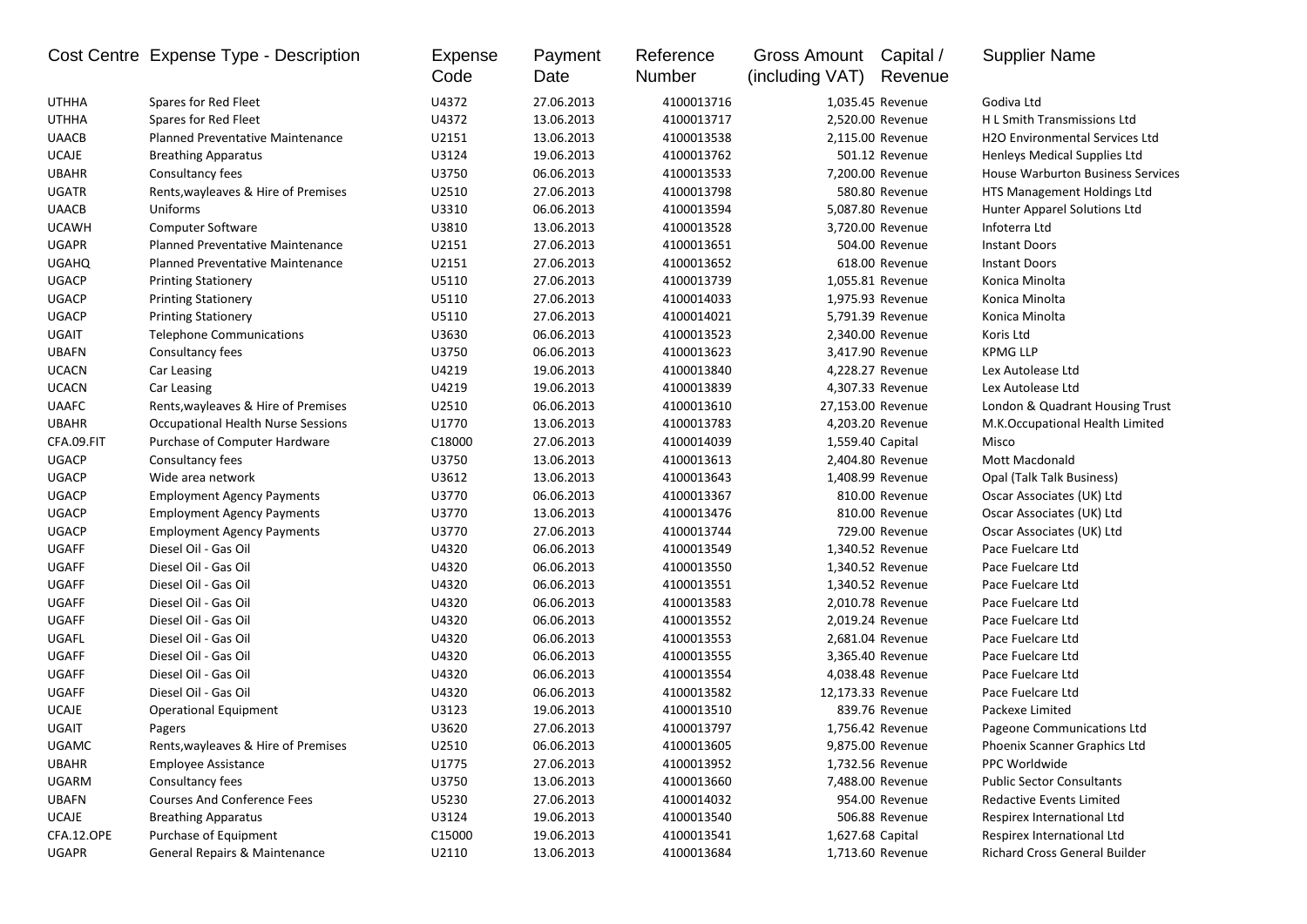| U1727<br><b>UBASD</b><br><b>Health and Safety Training</b><br>19.06.2013<br>4100013731<br>2,064.00 Revenue<br>Rospa<br>06.06.2013<br><b>UGAHQ</b><br>General Postage<br>U5130<br>4100013543<br>1,096.74 Revenue<br>Royal Mail Group Ltd |                                    |
|-----------------------------------------------------------------------------------------------------------------------------------------------------------------------------------------------------------------------------------------|------------------------------------|
|                                                                                                                                                                                                                                         |                                    |
|                                                                                                                                                                                                                                         |                                    |
| U2313<br>13.06.2013<br><b>UAACG</b><br>Electricity<br>4100013772<br>2,446.57 Revenue<br>Scottish Hydro Elec (Was SSE)                                                                                                                   |                                    |
| <b>UGAMC</b><br>U2313<br>19.06.2013<br>4100013850<br>Electricity<br>890.44 Revenue<br>Scottish Hydro Elec (Was SSE)                                                                                                                     |                                    |
| <b>UGAHT</b><br>U2313<br>19.06.2013<br>Electricity<br>4100013845<br>1,010.67 Revenue<br>Scottish Hydro Elec (Was SSE)                                                                                                                   |                                    |
| U2313<br><b>UAADB</b><br>19.06.2013<br>4100013848<br>1,097.02 Revenue<br>Scottish Hydro Elec (Was SSE)<br>Electricity                                                                                                                   |                                    |
| U2313<br><b>UAAFB</b><br>19.06.2013<br>4100013847<br>2,402.80 Revenue<br>Scottish Hydro Elec (Was SSE)<br>Electricity                                                                                                                   |                                    |
| U2313<br>19.06.2013<br><b>UAAFC</b><br>Electricity<br>4100013846<br>2,527.80 Revenue<br>Scottish Hydro Elec (Was SSE)                                                                                                                   |                                    |
| U2313<br><b>UGAMC</b><br>Electricity<br>19.06.2013<br>2,974.53 Revenue<br>4100013851<br>Scottish Hydro Elec (Was SSE)                                                                                                                   |                                    |
| U2313<br><b>UAAFD</b><br>Electricity<br>27.06.2013<br>4100013925<br>971.70 Revenue<br>Scottish Hydro Elec (Was SSE)                                                                                                                     |                                    |
| U2313<br><b>UGAUS</b><br>Electricity<br>27.06.2013<br>4100013981<br>1,381.98 Revenue<br>Scottish Hydro Elec (Was SSE)                                                                                                                   |                                    |
| U2313<br><b>UAAFE</b><br>27.06.2013<br>4100013928<br>1,579.69 Revenue<br>Electricity<br>Scottish Hydro Elec (Was SSE)                                                                                                                   |                                    |
| <b>UAACF</b><br>Electricity<br>U2313<br>27.06.2013<br>4100013929<br>2,656.71 Revenue<br>Scottish Hydro Elec (Was SSE)                                                                                                                   |                                    |
| 27.06.2013<br><b>UAACB</b><br>Electricity<br>U2313<br>4100013980<br>2,988.48 Revenue<br>Scottish Hydro Elec (Was SSE)                                                                                                                   |                                    |
| 27.06.2013<br><b>UAAEB</b><br>Electricity<br>U2313<br>4100013924<br>3,256.86 Revenue<br>Scottish Hydro Elec (Was SSE)                                                                                                                   |                                    |
| <b>UBAFN</b><br>Consultancy fees<br>U3750<br>13.06.2013<br>4100013627<br>6,600.00 Revenue<br>Sector Treasury Services Limited                                                                                                           |                                    |
| <b>UFAHQ</b><br>Subs To Professional & National Bodies<br>U6110<br>13.06.2013<br>4100013655<br>574.00 Revenue<br>Solace Enterprises                                                                                                     |                                    |
| <b>UCAJE</b><br>U3311<br>19.06.2013<br>4100013600<br>2,186.22 Revenue<br>Southcombe Bros Ltd<br><b>Protective Clothing</b>                                                                                                              |                                    |
| U3123<br>27.06.2013<br><b>UCAJE</b><br>4100013648<br>762.00 Revenue<br><b>Operational Equipment</b><br><b>Speedings Limited</b>                                                                                                         |                                    |
| <b>UTHHA</b><br>Spares for Lease Cars<br>U4371<br>06.06.2013<br>4100013621<br>544.49 Revenue<br>Spraytech                                                                                                                               |                                    |
| U4371<br>Spares for Lease Cars<br>06.06.2013<br>4100013620<br>802.11 Revenue<br><b>UTHHA</b><br>Spraytech                                                                                                                               |                                    |
| U3750<br>1,233.95 Revenue<br><b>UFAHQ</b><br>Consultancy fees<br>13.06.2013<br>4100013589<br>Sprinklersafe Europe Ltd                                                                                                                   |                                    |
| UGAIT<br><b>Computer Software</b><br>U3810<br>13.06.2013<br>4100013729<br>594.00 Revenue<br><b>SSI Solutions Ltd</b>                                                                                                                    |                                    |
| <b>UGAPR</b><br>General Repairs & Maintenance<br>U2110<br>06.06.2013<br>4100013512<br>500.76 Revenue<br><b>Tencer Limited</b>                                                                                                           |                                    |
| 27.06.2013<br><b>UGAPR</b><br>General Repairs & Maintenance<br>U2110<br>4100014031<br>562.48 Revenue<br><b>Tencer Limited</b>                                                                                                           |                                    |
| CFA.07.GHM<br>C27000<br>27.06.2013<br><b>Construction Other</b><br>4100013930<br>35,971.50 Capital<br><b>Tencer Limited</b>                                                                                                             |                                    |
| <b>UCAWH</b><br>U3121<br>27.06.2013<br>4100013902<br>754.80 Revenue<br><b>Thames Water Utilites</b><br>Hydrants, Repair                                                                                                                 |                                    |
| <b>UCAWH</b><br>U3121<br>27.06.2013<br>4100013903<br>754.80 Revenue<br><b>Thames Water Utilites</b><br>Hydrants, Repair                                                                                                                 |                                    |
| <b>UCAWH</b><br>U3121<br>27.06.2013<br>4100013904<br>754.80 Revenue<br><b>Thames Water Utilites</b><br>Hydrants, Repair                                                                                                                 |                                    |
| <b>UGAHQ</b><br>U2332<br>13.06.2013<br>4100013776<br>575.56 Revenue<br>Thames Water Utilities Ltd<br>Metered Charges - Water                                                                                                            |                                    |
| <b>UGAPR</b><br>U3160<br>Cleaning Catering & Domestic Equip<br>19.06.2013<br>4100013735<br>594.43 Revenue<br>The Consortium                                                                                                             |                                    |
| <b>UBAOT</b><br>U1722<br>06.06.2013<br><b>Staff Training Fees</b><br>4100013511<br>3,474.00 Revenue<br>The Fire Service College Limited                                                                                                 |                                    |
| <b>UBAOT</b><br>Fire Service College Fees<br>U1728<br>19.06.2013<br>4100013897<br>6,840.00 Revenue<br>The Fire Service College Limited                                                                                                  |                                    |
| Lubricating Oil<br>U4330<br>27.06.2013<br>4100013722<br>639.00 Revenue<br>Total UK Ltd<br><b>UTHHA</b>                                                                                                                                  |                                    |
| <b>UTHHA</b><br>Spares for Red Fleet<br>U4372<br>27.06.2013<br>840.18 Revenue<br>4100013723<br><b>Truckeast Ltd</b>                                                                                                                     |                                    |
| UGAIT<br><b>Computer Software</b><br>U3810<br>13.06.2013<br>4100013474<br>4,002.00 Revenue<br>University Of Hull                                                                                                                        |                                    |
| U2151<br>19.06.2013<br>601.80 Revenue<br>UGAPR<br>Planned Preventative Maintenance<br>4100013539                                                                                                                                        | USS Catering &Bakery Equipment Ltd |
| UGAIT<br>U3622<br>4100013638<br>Paknet<br>13.06.2013<br>609.08 Revenue<br>Vodafone Ltd Data Solutions                                                                                                                                   |                                    |
| Spares for Red Fleet<br>U4372<br>UTHHA<br>13.06.2013<br>4100013705<br>543.90 Revenue<br>Volvo Group UK Limited                                                                                                                          |                                    |
| UTHHA<br>Spares for Red Fleet<br>U4372<br>19.06.2013<br>4100013704<br>728.86 Revenue<br>Volvo Group UK Limited                                                                                                                          |                                    |
| U4371<br>UTHHA<br>Spares for Lease Cars<br>27.06.2013<br>4100013911<br>594.66 Revenue<br>Wayside Aylesbury Ltd                                                                                                                          |                                    |
| Rents, wayleaves & Hire of Premises<br>U2510<br>WE Black Ltd<br>UGAUS<br>13.06.2013<br>4100013758<br>919.24 Revenue                                                                                                                     |                                    |
| Rents, wayleaves & Hire of Premises<br>UGAUS<br>U2510<br>13.06.2013<br>4100013759<br>22,425.00 Revenue<br>WE Black Ltd                                                                                                                  |                                    |